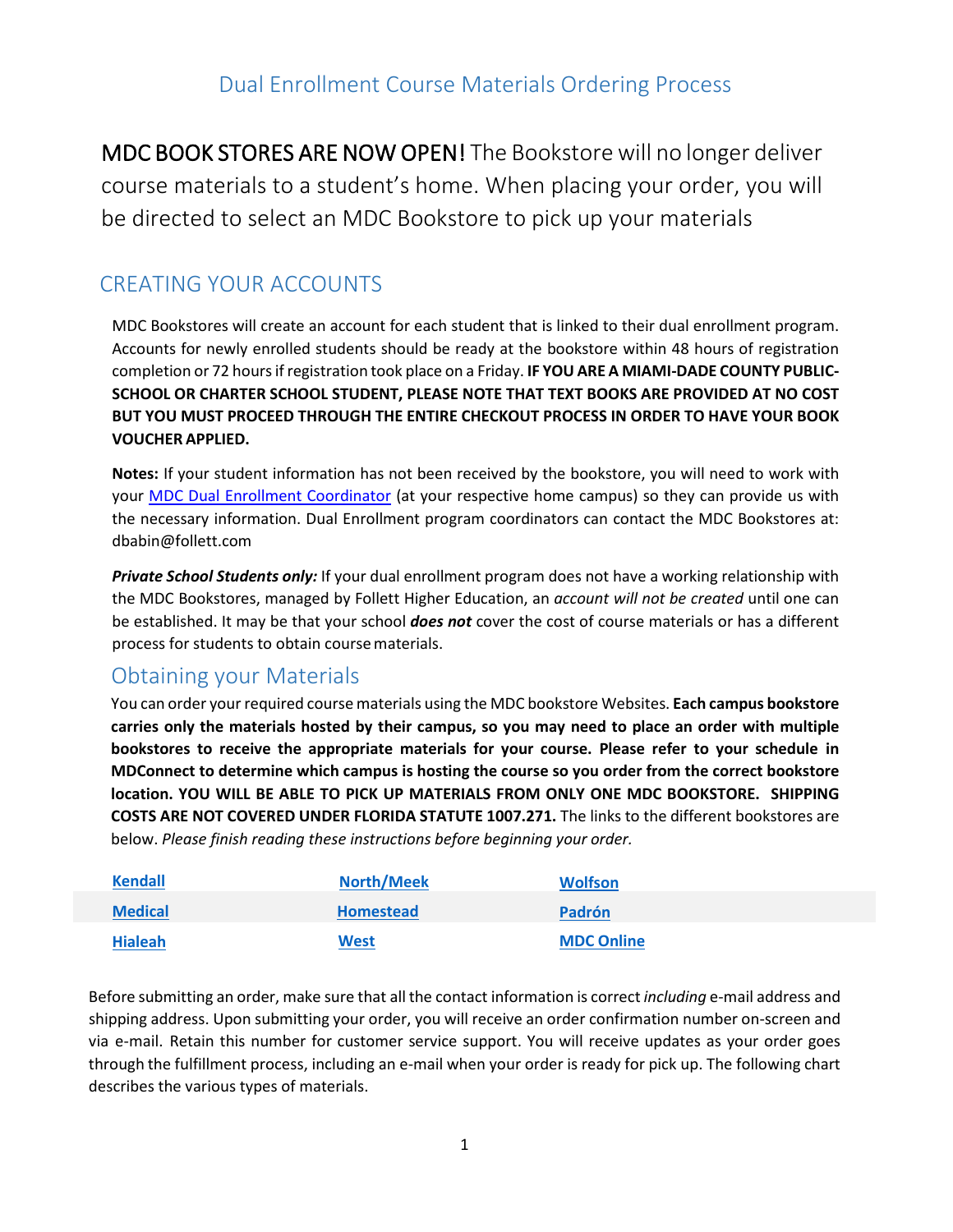| <b>Types of Course</b><br><b>Materials</b> | <b>Description</b>                                                                                                 | How to<br>receive                           |  |
|--------------------------------------------|--------------------------------------------------------------------------------------------------------------------|---------------------------------------------|--|
| <b>Traditional Print</b>                   | Physical bound text.                                                                                               | Must pick-<br>up at MDC<br><b>Bookstore</b> |  |
| Loose Leaf                                 | Physical printed material. Pages aren't bound and are hole<br>punched to be put in a binder.                       | Must pick-<br>up at MDC<br><b>Bookstore</b> |  |
| <b>Access Code Card</b>                    | Physical card (scratch off) with instructions on how to activate and<br>access to materials.                       | Must pick-<br>up at MDC<br><b>Bookstore</b> |  |
| <b>Bundle/Package</b>                      | A mix of traditional Print or loose-leaf material AND an access code<br>card for additional online content.        | Must pick-<br>up at MDC<br><b>Bookstore</b> |  |
| <b>Digital</b>                             | Electronically accessed material (no physical components),<br>generally hosted by a publisher or provider website. | Emailed                                     |  |
| <b>Digital Rental/Subscription</b>         | Digital material with a limited timeframe of access. The minimum<br>timeframe is typically 180 days.               | Emailed                                     |  |

### STEP 1 - BEGINNING YOUR ORDER

Visit the website for the campus bookstore where your course is being held. If you are taking classes on more than one campus, you will need to make multiple orders.

**M-DCPS Dual Enrollment students may order ONLY 1 copy of the required material(s) per course. Students will be held financially responsible for any duplicate items ordered.** 

#### STEP 2 - LOCATING TEXTBOOKS

Once on the appropriate website, it is advised that you shop for textbooks by course. To do this simply click the Find my Course Materials button on the home screen of the bookstore website.

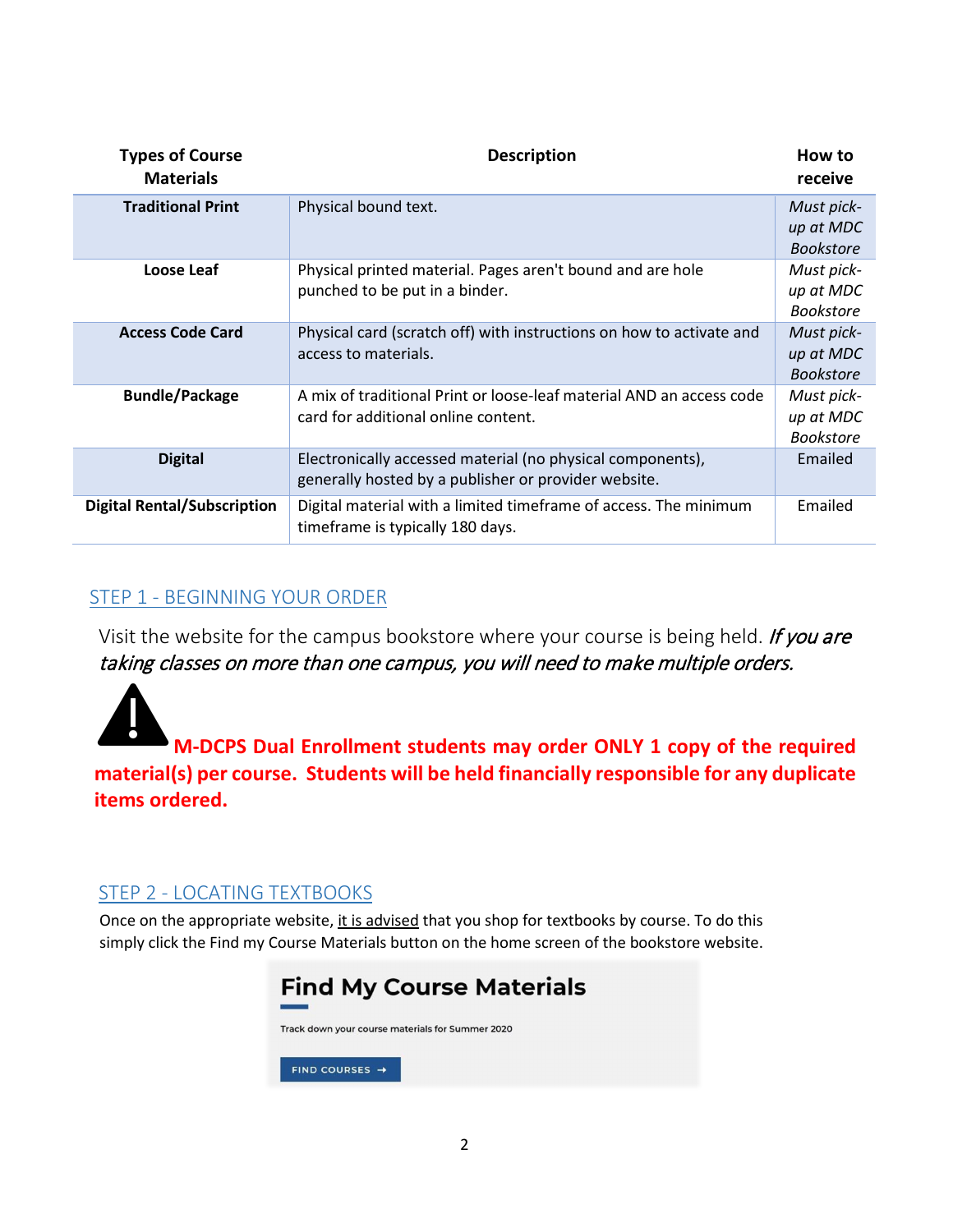|                                                        |                                  | Make your selections below to find your textbooks. |                     |                       |              |               |
|--------------------------------------------------------|----------------------------------|----------------------------------------------------|---------------------|-----------------------|--------------|---------------|
|                                                        | Program<br><b>Kendall Campus</b> |                                                    | Term<br>Summer 2020 |                       |              |               |
|                                                        |                                  | Shop by Course                                     | Shop by Course ID   |                       |              |               |
| Department<br><b>ENC</b>                               | $^{\circledR}$<br>$\rightarrow$  | Course<br>1101                                     | $\checkmark$        | Section<br>1706       | $\checkmark$ | <b>Delete</b> |
| Department<br>$\overline{2}$<br><b>AMH</b>             | $\otimes$<br>$\rightarrow$       | Course<br>2010                                     | $\checkmark$        | Section<br>2075       |              | Delete        |
| <b>Select Department</b><br>$\overline{3}$<br>$\alpha$ | →                                | Select Course                                      | $\checkmark$        | <b>Select Section</b> | $\check{~}$  |               |
|                                                        |                                  |                                                    |                     |                       |              |               |

Next enter your course information as it appears on your schedule. Where the 3-letter prefix is the **Dept**, the 4-digit course number is **Course,** and the Reference number\Class ID is the **Section.** You can search for more than one course at a time.

#### STEP 3 - ORDERING COURSE MATERIALS

Once information is complete, click find materials button *(as referenced above)* for the website to pull up the purchase options for your course. The search results will display the course materials designated to the course you entered.

- Each item will have the course usage displayed in red next to the picture of the book, and the purchase options will be displayed to the right.
- **Usage** this allows you to know whether a course material is required, recommended, or suggested. *Note: Items marked as recommended or suggested* **ARE NOT** *covered by your dual enrollment program.*
- In some cases, you may see an option for **choice** (items where you will need to decide which option you want to order). These items are usually a choice between *an access code only, or a combo pack with the printed material and access codetogether.*

**M-DCPS Dual Enrollment students may order ONLY 1 copy of the required material(s) per course. Students will be held financially responsible for any duplicate items ordered.**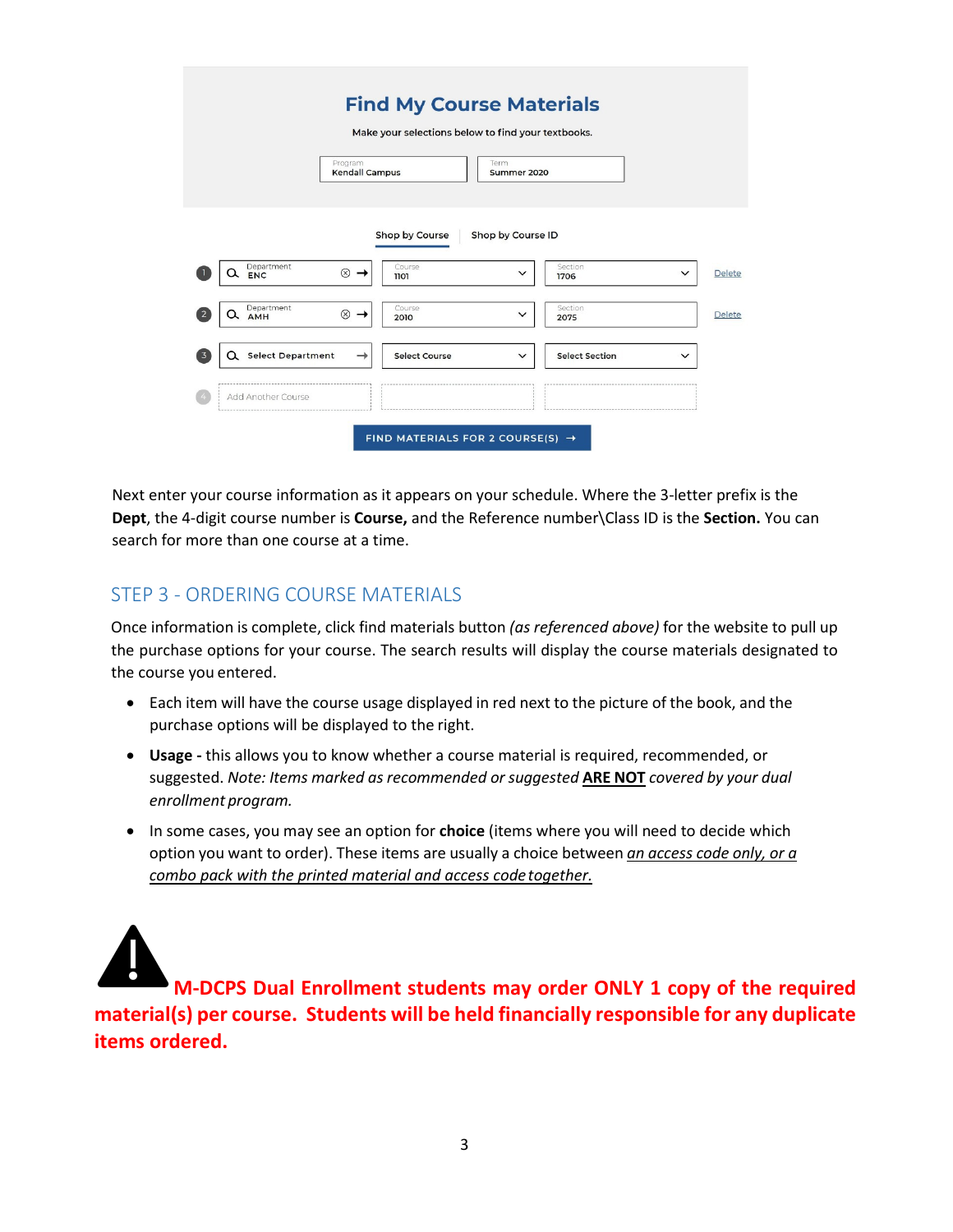| Kendall Campus / Summer 2020                                               |                                                                                                                                   |                                                                            |                                      |                                                                  |
|----------------------------------------------------------------------------|-----------------------------------------------------------------------------------------------------------------------------------|----------------------------------------------------------------------------|--------------------------------------|------------------------------------------------------------------|
| ENC / 1101 / 1706 Instructor Janet Cortez<br><b>Required Materials (2)</b> |                                                                                                                                   |                                                                            |                                      | <b>Hide Course</b>                                               |
| <b>WEBSTER'S</b><br><b>HUNTERS</b> , MARY<br>od pasymeri                   | <b>OREQUIRED</b><br><b>Webster's Pocket</b><br><b>Grammar, Usage &amp; Punctuation</b><br>(Rev & Upd)<br>\$8.99                   | Rent<br>$\mathcal{A}^{\triangleleft$<br>eat Value                          | Due 8/21/20<br>\$7.10<br>Due 8/21/20 | \$4.25 Only choose<br>Rental if it is a<br><b>Digital Rental</b> |
|                                                                            | Edition: 2nd<br>ISBN: 9780375719677<br><b>Author: Random House</b><br>Publisher: Penguin Random House, Inc.<br>Formats: PAPERBACK | <b>Buy</b><br>$Use d$ <sup><math>\odot</math></sup><br>New<br>$\checkmark$ | \$6.75<br>\$8.99                     |                                                                  |
|                                                                            | <b>Add to Wishlist</b><br>O                                                                                                       |                                                                            |                                      |                                                                  |

• Click the check box of the purchase option you would like to make for the items you need, then click the add to bag button.

Once you have everything you need for all your courses offered through this particular MDC campus, click the View Bag and checkout button on the pop-up that displays after adding items to your bag.



#### STEP 4 - CHECKING OUT

**M-DCPS Dual Enrollment students may order ONLY 1 copy of the required material(s) per course. Students will be held financially responsible for any duplicate items ordered.**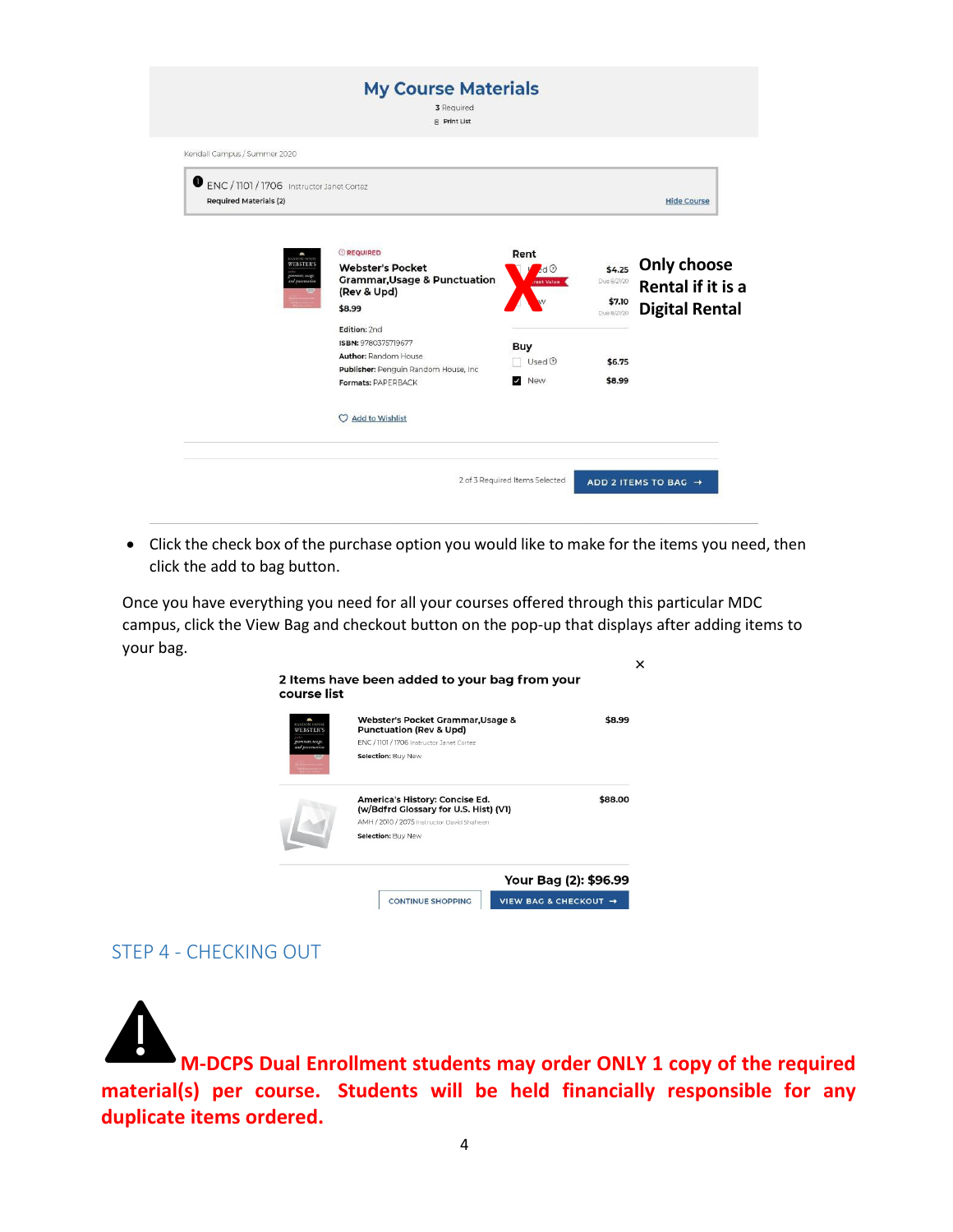On the *Bag Summary Page,* click the Checkout button after reviewing the selected purchase items.



**Note: a substitutions choice will appear.** This option applies to textbooks and is asking if for instance you ordered a USED copy of a book, if it is OK to fill a NEW copy if the USED one isn't available. **We recommend saying YES.** If you do not choose YES, unavailable items will be fully canceled from the order if unavailable in the condition specified when added to the Bag.

| replace it with the condition available. This may affect the total price of your order. | Because our textbook inventory can change, if the textbook condition (new/used) you selected is unavailable, we can |
|-----------------------------------------------------------------------------------------|---------------------------------------------------------------------------------------------------------------------|
| ○ Yes! Replace my book with the condition available. (Recommended)                      |                                                                                                                     |
| ○ Do not replace my book. The unavailable item(s) will be cancelled from my order.      |                                                                                                                     |

**Next** you will either need to sign in or Continue Checkout as a Guest. We **highly recommend creating an account** as you will be able to quickly review previous orders and see their fulfillment status and tracking information.

| <b>&lt; Back to Bag</b><br><b>Sign In optional</b> |  |
|----------------------------------------------------|--|
| Sign into your account for faster checkout.        |  |
| <b>Email Address</b>                               |  |
| Password<br>                                       |  |
| Forgot Password?                                   |  |
| <b>SIGN IN</b><br>Create Account Continue As Guest |  |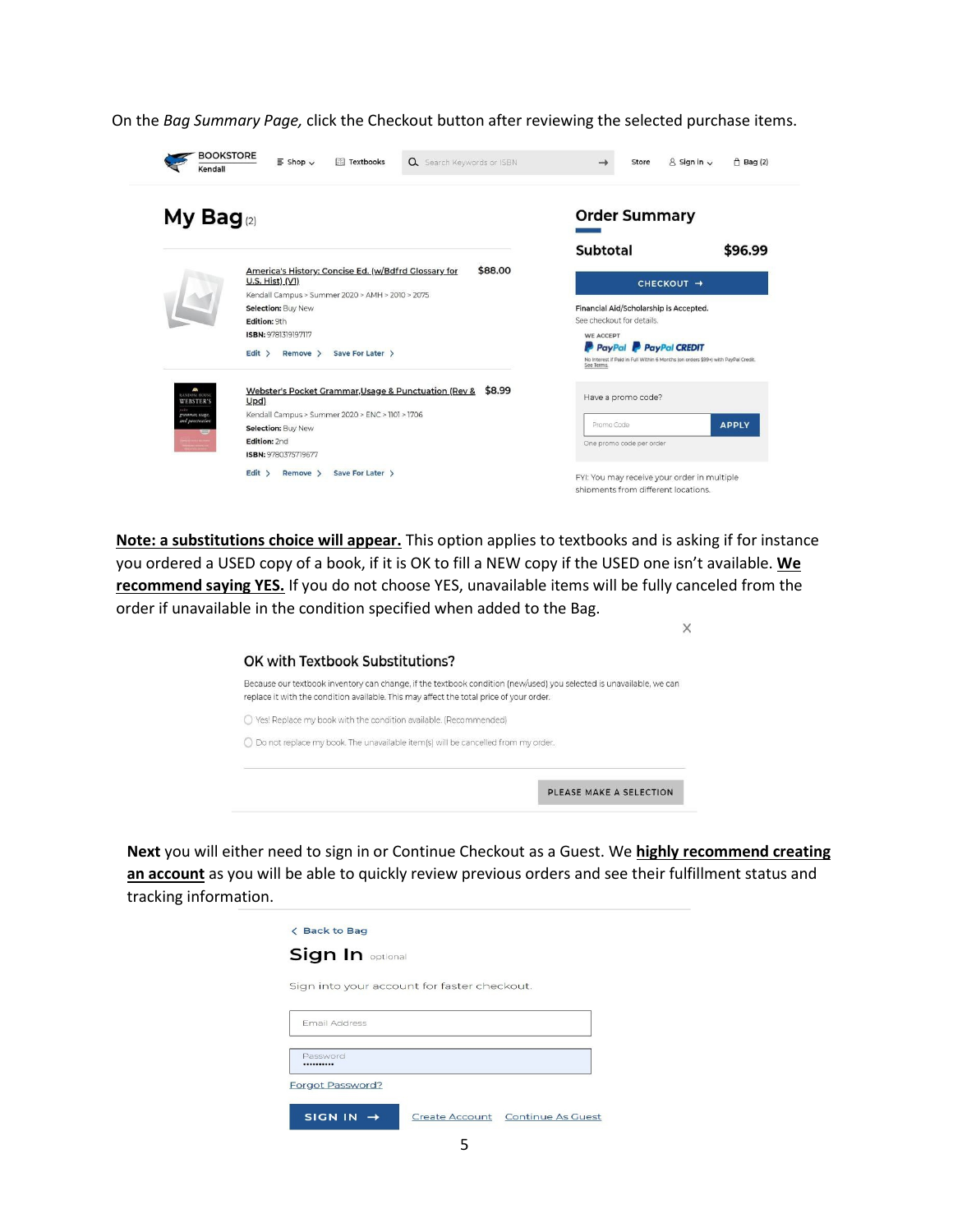**Next**, select the Campus Bookstore that would like **to pick your materials up** from. Students must select this option. **Shipping costs are NOT covered under Florida Statute 1007.271**



# **@ Delivery Method**

**O** Pick Up (FREE)

| <b>Select Location</b>         |  |
|--------------------------------|--|
| MDC Bookstore - Kendall Campus |  |
| MDC Eduardo J Padrón Campus    |  |
| <b>MDC Hialeah Campus</b>      |  |
| <b>MDC Homestead Campus</b>    |  |
| <b>MDC Medical Campus</b>      |  |
| <b>MDC North Campus</b>        |  |
| <b>MDC West Campus</b>         |  |
| <b>MDC Wolfson Campus</b>      |  |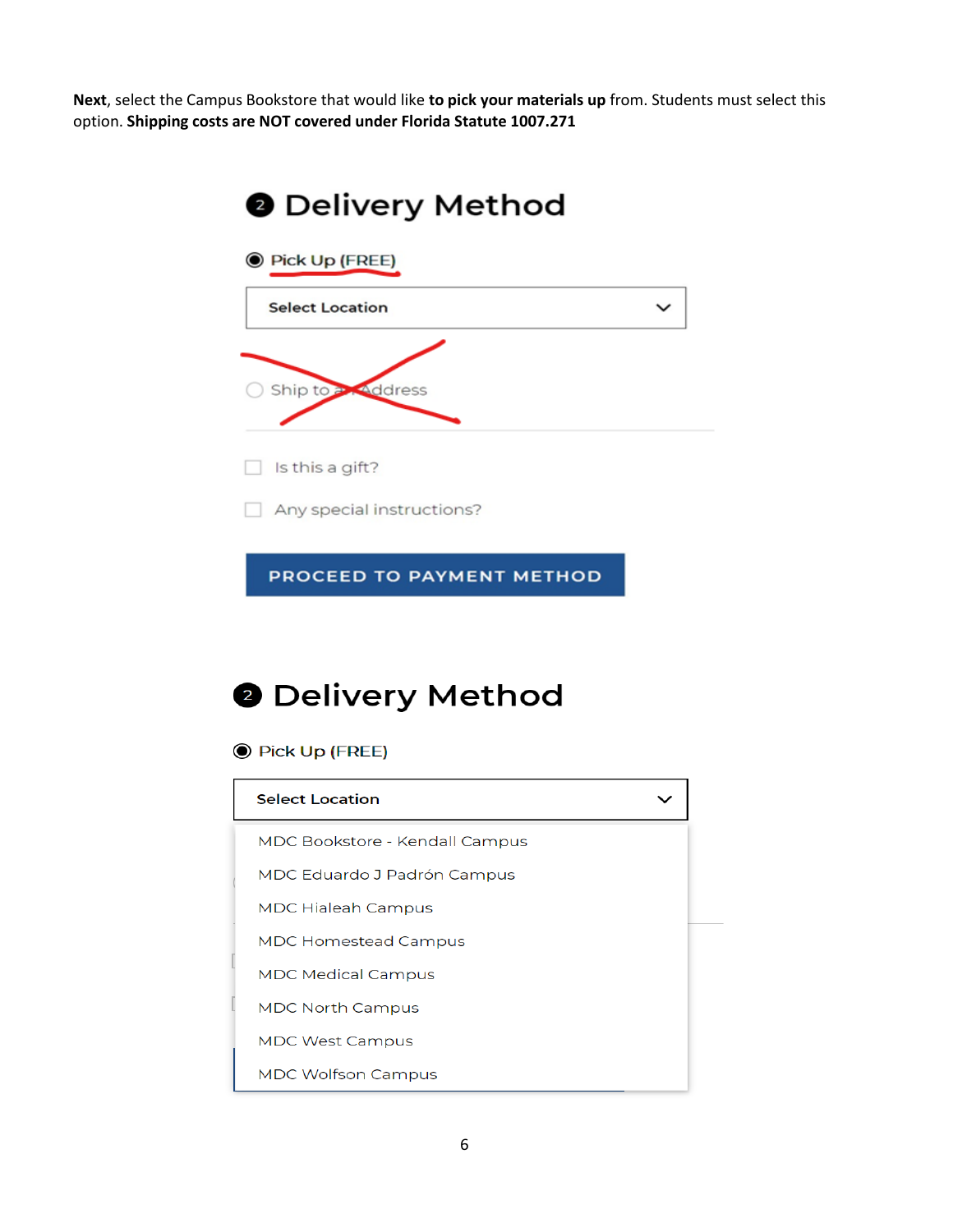**Next,** locate the Dual Enrollment account to charge for the order. Select the Financial Aid/Scholarship check box, then enter your **MDC Student ID** number. Then Click Find Accounts

| <b>8</b> Payment Method                      | Financial Aid/Scholarship           |                   |                     |  |  |
|----------------------------------------------|-------------------------------------|-------------------|---------------------|--|--|
| Promo Code<br><b>APPLY</b>                   | Account                             | Available Balance | Online End Date (?) |  |  |
| Financial Aid/Scholarship<br>╹<br>Student ID | <b>Dual Enrollment</b>              | \$10.00           | 6/19/20             |  |  |
|                                              | I don't see my Financial Aid listed |                   |                     |  |  |
| <b>FIND ACCOUNTS</b>                         | Gift Card                           |                   |                     |  |  |

This will locate your Dual Enrollment account. If more than one account appears, **select the Dual Enrollment account to continue**. If your need additional credit on the account to cover your required materials, email: [dbabin@follett.com](mailto:dbabin@follett.com) with your name, ID and indicate your need to increase the credit limit, along with the dollar amount needed to cover the order.

If a Dual Enrollment account does not appear, it is because an account has not been created for you. All accounts are created approximately 48 hours after registration or 72 hours (if registered on a Friday). If information does not appear after this period, please contact your Dual Enrollment Coordinator.

**NOTE**: If you qualify for Book Advance that account may show up as well. Make sure that you select the appropriate account where you want the charges to go. We can't manually change this if the wrong account is selected. **You should always select the account attributed to Dual Enrollment.**

#### *Online Security for Dual Enrollment Accounts*

*For added security, when using Financial Aid as payment through the bookstore websites, you will be required to enter a PIN number "Your Unique PIN" to use the available funds. Your Pin number is a simple formula of: Two-digit Birth Month (MM) + Four-digit Birth Year (YYYY) + Home zip code. A help button is located on the screen to provide additional assistance.*

*Example: Student has a Birth date 01/01/1999 with a home zip code of 33176 - the Pin number would be 01199933176.*

*Note: If your home address is not on file your mailing zip code will be used. For International students with a foreign address, we will use the listed Postal code in place of the Zip Code. If any of the information needed to create your PIN is missing, please update your MDC account so that the PIN number will flow to the bookstore upon the next update.*